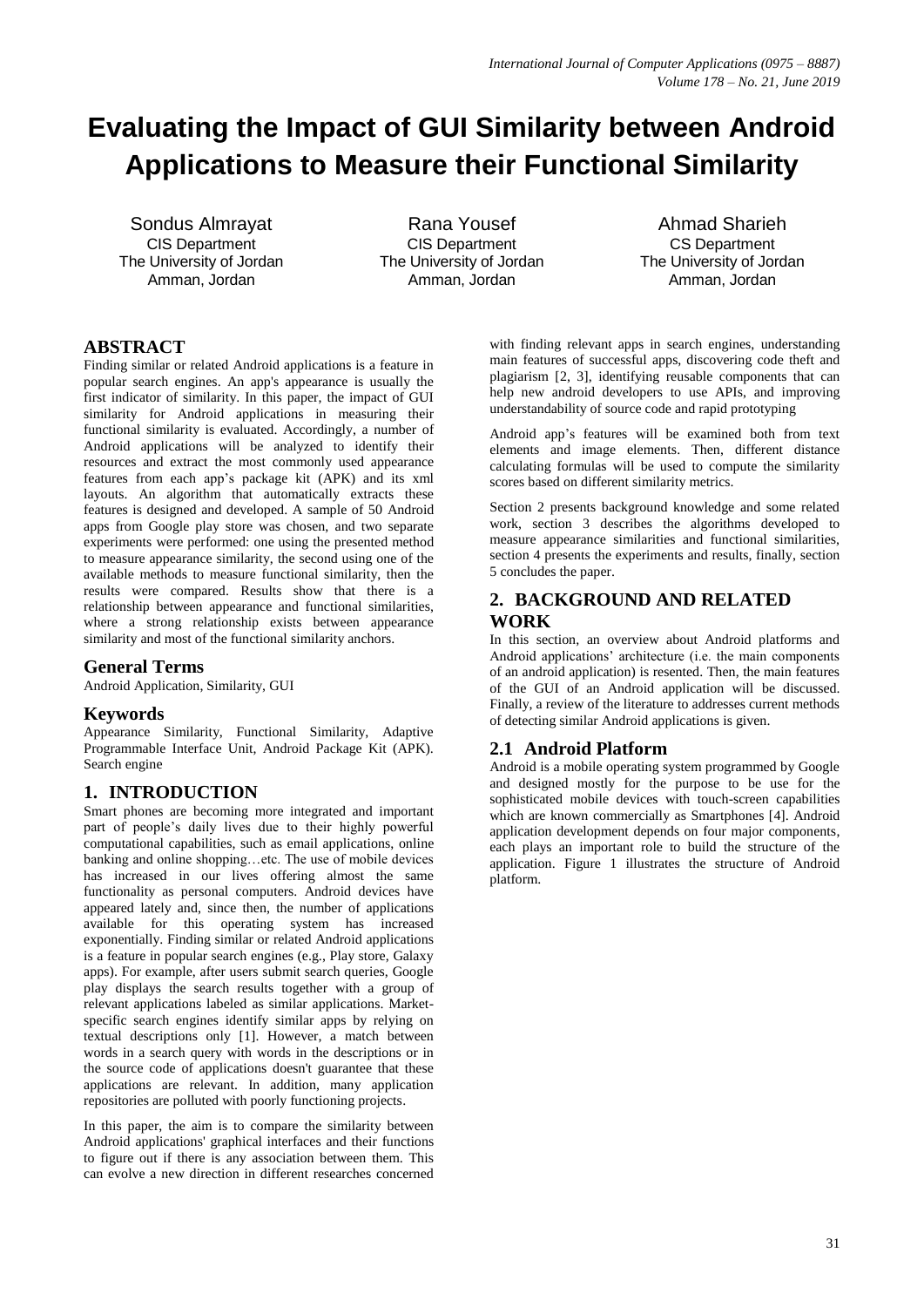# **Application**(home, contact,phone,browser,your app)

**Application framework**(activity manger,window manger, content provider,view system,package

manger,telepholny manger,resource manger,location manger,notification manger)

**Libraries**(media framework,sqlite,open GLlES,free type,webkit,Sgl,SSL,Lib c,surface manger)

**Android Runtime** (core libraries,Dalvik virtual machine)



**Fig 1: Android Platform Architecture [5]**

# **2.2 Android Application Components**

In the following subsections, a brief overview of the main components of Android appliances as was depicted in [6] is provided.

## *2.2.1 Activity*

An activity is the most essential part of an Android application that represents every single screen. Each application should at least have one activity to let the user interact with the mobile device. An activity starts running when the application is opened. Each application has a number of activities and each has a lifecycle.

## *2.2.2 Content provider*

A content provider is used to supply and store data in an application. It manages access to data store by the application itself or by other apps and provides means to share data and define security issues related to accessing and sharing the data.

## *2.2.3 Service:*

A service is a process that runs in the background without user interactions (e.g. wifi status is running through a background process by calling the [Service](https://developer.android.com/reference/android/app/Service.html) class related to this service). The service performs its function by starting to run with an [intent](https://developer.android.com/reference/android/content/Intent.html) to describe the service and to carry any necessary data. Services don't provide user interfaces so other components can start a service, such as an activity or another service in the application. There are two types of services; bounded and unbounded services.

#### *2.2.4 Broadcast receiver:*

It is a mechanism to define how Android platform forwards its events to applications. There are two types of Broadcast Receivers: ordered and normal, and the main usage of these receivers are inter-process communication and tracking of specific events (e.g. arrival of an SMS). Applications declare statically or dynamically their interest in receiving a certain

event and accordingly the operating system (OS) will try to deliver this event when it happens.

# **2.3 Android Project Structure**

Most of Android applications are developed using the Android Studio environment [6]. There are other environments for creating Android projects such as eclipse IDE and NetBeans IDE. In this section, the project structure of an Android project is presented, the reader should be aware of a few directories and files in the app. For every single Android screen, there are at least two files; one is a Java source code file and the other is an xml layout file. Google now supports Kotlin as a language for mobile development on Android, it is designed to fully interoperate with Java [7]. In this paper, only Java source code files will be examined.

**Src**: contains source code files for the application project. It is represented by MainActivity.java which is a Java file that represents the app project activities and it is the most important file to be converted to a Dalvik executable and to run activities.

**Gen**: It contains the R (resource) file, a compiler-generated file that references all the resources found in the application project, and the user should not modify this file because it is generated automatically when the app is created. This file is like the glue between the activity Java files like MainActivity.java and the resources like strings.xml.

**Bin**: This file contains the Android package files. apk, which is built by the ADT during the build process, and everything else needed to run an Android application.

**Res**: This folder contains many files such as: drawable, layout, values:

*Res/drawable*: This directory consists of image components that are designed for screens' interfaces of apps.

*Res/layout***:** This is a directory for the files that define the graphical user interfaces.

*Res/values*: This directory has other various XML files that contain a collection of resources, such as strings and colors definitions.

**AndroidManifest.xml**: This file provides a description of the fundamental characteristics of the app and defines each of its components and application permissions.

# **2.4 Android UI Views**

The user interface (UI) for each component of the Android app is defined using a hierarchy of [View](https://developer.android.com/reference/android/view/View.html) and [View](https://developer.android.com/reference/android/view/ViewGroup.html)  [Group](https://developer.android.com/reference/android/view/ViewGroup.html) objects. A [view](https://developer.android.com/reference/android/view/View.html) is an object that draws a component on the screen that the user can interact with, and the view group is an object that holds other view objects in order to define the layout of the user interface.

To declare the app's layout, you must instantiate a view object in code and start building a tree, but the easiest and most effective way to define the app layout is with an XML file. XML offers a human-readable structure for the layout.

Android provides several views which allow the user to build the graphical user interfaces (GUIs) for the app; such as TextView which is used to display text to the user, EditText: a pre-defined subclass of TextView that includes rich editing capabilities, AutoCompleteTextView: a view that is like EditText, except that it shows a list of completion suggestions automatically while the user is typing, Button: can be pressed, or clicked, by the user to perform an action, ImageButton,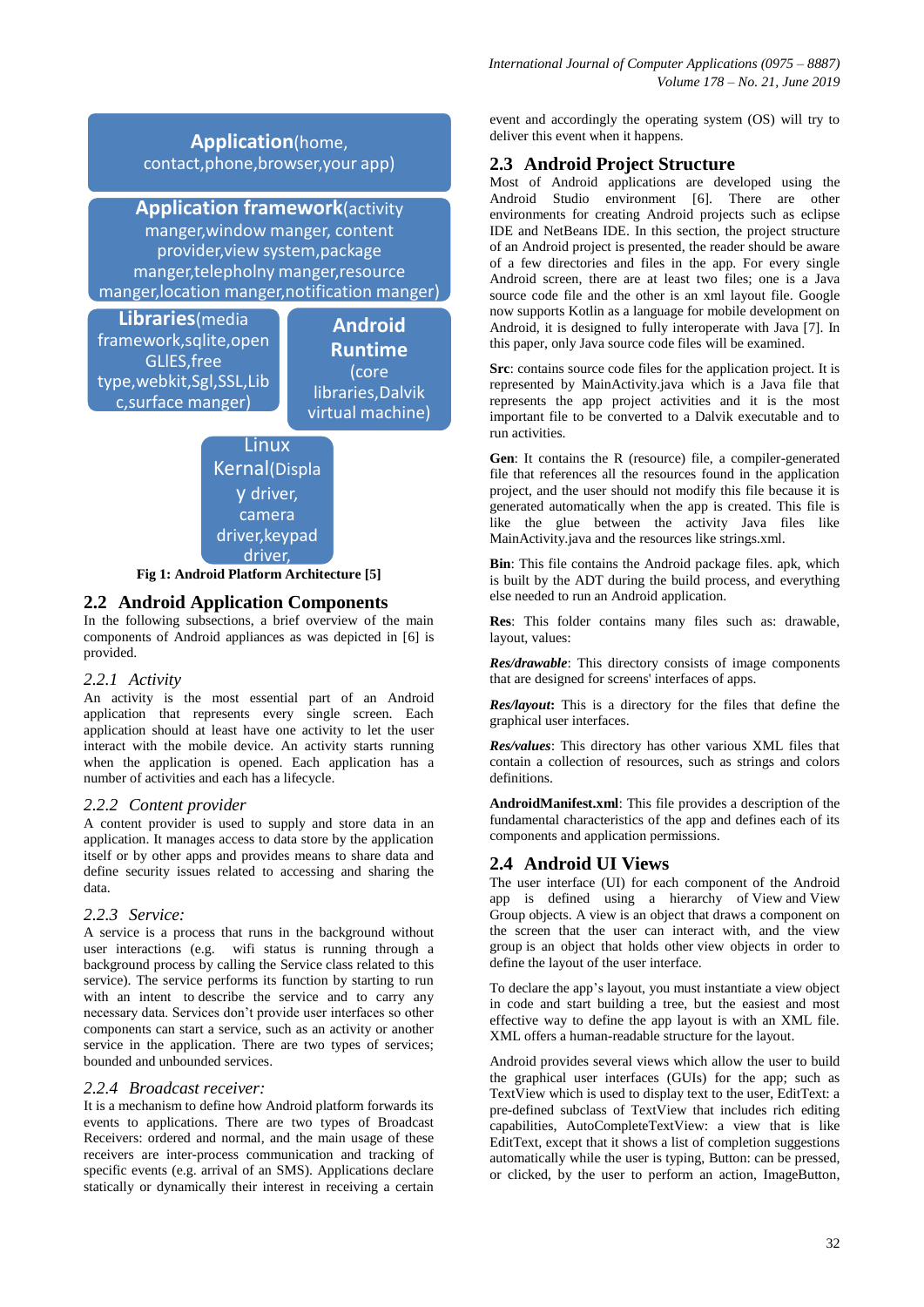AbsoluteLayout: enables users to specify the exact location of its children, Checkbox: an on/off switch that can be toggled by the user. The user should use checkboxes when presenting them with a group of selectable options that are not mutually exclusive, Toggle Button: an on/off button with a light indicator. Radio Button: has two states: either checked or unchecked. Radio Group: used to group together one or more Radio Buttons, and Progress Bar view: provides visual feedback about some ongoing tasks, such as when users are performing a task in the background.

#### **2.5 The Strings File**

The strings.xml file is in the res/values folder and it contains all the text that the application uses. For example, the names of buttons, labels and default Android text. This file is responsible for the textual content of an app.

#### **2.6 Related Work**

There are existing approaches for measuring similarities between Android applications. The similarity approach of Linares and Holtzhauer [8] is based on detecting closely related applications in Android (CLANdroid). The authors relayed on advanced Information Retrieval techniques and five semantic anchors. They evaluated CLANdroid by creating a benchmark consisting of 14,450 apps along with information on similar apps provided by Google Play.

The work of Linares and Holtzhauer was based on a previous work on source code engines, and approaches for detecting similarity. There are also several studies that proposed various code search engines for returning similar code pieces, functions, components, applications, etc, [9]. However, many studies also aim to detect similar code fragments (a.k.a. clone detection) based on text matching, syntax trees, program dependence graphs, etc.[10].

Moreover, Crussell [11] presented a scalable approach to detect similar Android apps based on their semantic information. He implemented his approach in a tool called AnDarwin and evaluated it on 265,359 apps collected from 17 markets including Google Play and numerous third-party markets, such as the app's market, signature. AnDarwin extract semantic vectors from source code methods in the apps. The main idea is that the methods can be combined in semantic blocks, therefore, if two semantic blocks are code clones, then the semantic vectors representing these blocks are considered similar.

The directory structure in mobile apps has been also used to detect similar apps. For instance, the authors in [12] decompiles an APK and walks through the directories and files of the app to construct a tree, which represents the directory structure. Destruct computes the percent difference between two trees to represent the similarity between two applications. Thus, the smaller the percent difference the more similar the apps are based on their directory structures.

Other approaches have proposed the usage of centroids, topics, and method signatures to detect similar apps. Chen et al [13] has detected the similar apps by comparing centroids created from dependency graphs at method level. However, these similarity measures are used to draw a Boolean value conclusion on the app's core functionality cloning. That is, either two apps are marked as clones or not, which prevents partial similarity detection. Chen et al. evaluated their approach across multiple different Android markets, yet did not use Google Play. Gorla, et al. [14] applies Latent Dirichlet Allocation on the descriptions of over 32K applications. The k-means algorithm is then used to cluster the apps (by using

the topics generated with LDA) and, thus, provides the ability to identify groups of apps with similar descriptions.

Similarly, Desnos [15] used method signatures to detect similar Android apps, where the Signatures were composed of string literals, API calls, control flow structures, and exceptions. Wang et al [16] proposed an approach to detect and identify app clones in two phases, first filtering the code of the application from third-party libraries, and then uses API calls to detect cloned apps across different applications. Another work on detecting repackaged apps in two phases is the one by Shao et al [17], which clusters the apps using resources (e.g., strings and images) and statistical features initially, and then performs a second clustering stage using structural features.

The work by Thung et al [18] is also similar to CLANdroid, because they used an approach based on CLAN for detecting similar software systems, but instead of using API calls, the authors used the tags for the systems in source forge website.

Zhu et. al. [19] proposed a method to design a system to compare the GUI similarity among Android apps and pick up some apps with high similarity on their appearance. In detail, they extracted some features of apps and compute their similarity by their feature vectors. They evaluated their design with 2,000 apps in both official and alternative Android marketplaces to find out such appearance-similar apps in their dataset.

Jadhav et. al. [20] proposed a system to detect malware and plagiarisms by using GUI similarity method. Their approach consists of three steps: pre-processing, dish fit for a king extraction and similarity comparison.

Reviewing the literature, it is realized that most of exiting similarity approaches are based on similarity measures that depend on elements of the code (clone code) to detect malware but few of them handle this problem using graphical user interfaces.

In this research, Android application's GUI features will be analyzed to identify the mi important features that can give an indication of functional similarity between two applications. Then, the extent to which a similarity in those GUI features can indicate a similarity in the applications' functionalities will be measured.

# **3. METHODOLOGY**

The main goal of this research is to evaluate the impact of GUI similarity for Android applications in measuring their functional similarity. In this section, the different phases of the research methodology are descried.

# **3.1 Phase 1: Identify the most well-known theories, techniques and tools to measure similarity**

## *3.1.1 String Similarity*

In many applications of detecting similar apps, it is necessary to algorithmically quantify the similarity of Android applications depending on special features. String similarity can be defined as finding the similarity of two strings that are composed of symbols from a finite alphabet. There are many string similarity measures but the most well-known measures are based on edit distance [21] and the length of the longest common subsequence [22].

Eidt distance: also known as levenshtein distance, is defined as the minimum number of edit operations such as insertion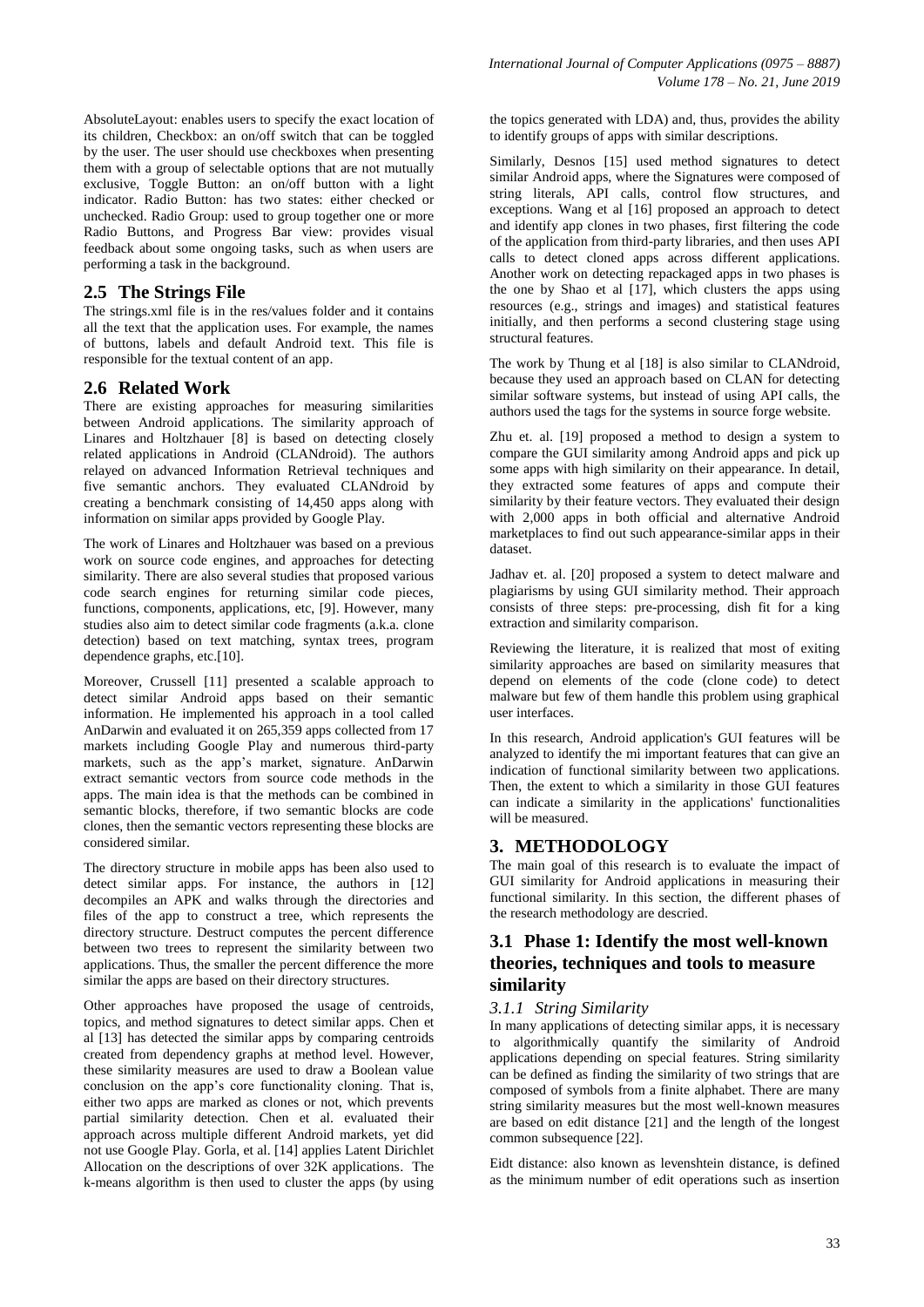and deletion needed to transform one string into another. Figure 2 shows the edit distance algorithm.

*The Longest common subsequence algorithm (LCS)*: is a wellknown algorithm, defined as finding the length of the longest common subsequence (LCS) of two strings. Let two sequences be defined as:  $X = (x_1, x_2...x_m)$  and  $Y = (y_1, y_2...y_n)$ . The prefixes of *X* are  $X_{1, 2,...m}$ ; the prefixes of *Y* are  $Y_{1, 2,...n}$ . Let  $LCS(X_i, Y_j)$  represent the set of longest common subsequence of prefixes  $X_i$  and  $Y_j$ . To find the longest

subsequences common to  $X_i$  and  $Y_j$ , , compare the elements  $x_i$  and  $y_j$ . If they are equal, then the sequence  $LCS(X_i)$ .  $Y_{j-1}$ ) is extended by that element,  $x_i$ . If they are not equal, then the longer of the two sequences,  $LCS(X_i, Y_{j-1})$ , and  $LCS(X_{i-1}, Y_i)$ , is retained. If they are both the same length, but not identical, then both are retained. Notice that the subscripts are reduced by 1 in these formulas. That can result in a subscript of 0. Since the sequence elements are defined to start at 1, it was necessary to add the requirement that the LCS is empty when a subscript is zero [22].

```
Function Levenshtein Distance(S1,S2)
Begin
for i:=0 to m do 
    for j:=0 to n doupper=upperleft=left:=maxint;
       if i>0
        then upper:=dist[i-1,j]+weight(S1[i],ø);
     if i>0 and i>0then upperleft:=dist[i-1,j-1]+weight(S1[i],S2[j]);
     if j>0then left:=dist[i,j-1]+weight(\emptyset, S2[j]);
       dist[i,j]:=min(upper,upperleft,left);
      if dist[i,j]=maxint then dist[i,j]:=0; 
     end 
    end 
Levenshtein distance:=dist[m,n];
end
```
#### **Fig 2: Edit distance (Levenshtein) Algorthim**

*3.1.2 N-Gram Similarity and Distance Algorithm* One of the efficient algorithms for computing string similarity is the n-gram similarity and distance algorithm. Kondrak [23] developed this algorithm to measure similarity between two strings. He showed that edit distance and the length of the LCS are special cases of n-gram. He proved that the main idea of n-gram and distance similarity is generalizing the concept of the longest common subsequence by reporting the results of his experiments. The results suggested that this algorithm outperform the other algorithms.

The affixing method in this algorithm is aimed to emphasize the initial segments, which tends to be much more important than final segments in determining word similarity. The number of n-grams is thus increased from *K +L−2(n−1)* to  $K+L$ , where  $\overline{K}$  and  $\overline{L}$  are the lengths of the two compared texts. The normalization is achieved by simply dividing the total similarity score by max  $(K, L)$ , the original length of the longer text. This procedure guarantees that the new measures return 1 if and only if the texts are identical and 0 if and only if the texts have no letters in common. Figure 3 shows the algorithms for computing the similarity and distance of strings *X* and *Y*.

This algorithm is used for the following reasons; first, it is an enhanced version of the most common algorithms edit distance [21] and the length of the longest common subsequence [22]. It is intended to combine the advantages of

the unigram (one string or word) and the n-gram (sequence of words or strings) measures. The n-gram similarity and distance algorithm is also applied on three different areas of string science: the word-comparison tasks work, the identification of genetic cognates, and confusable drug names which is very similar to the data types used in this research because most of the elements' contents are kind of confusable labels. In this research and for the purpose of evaluating the effect of appearance similarity on functional similarity, only the appearance similarity between Android applications is measured based on the contents of views (i.e. text elements) in the graphical interfaces.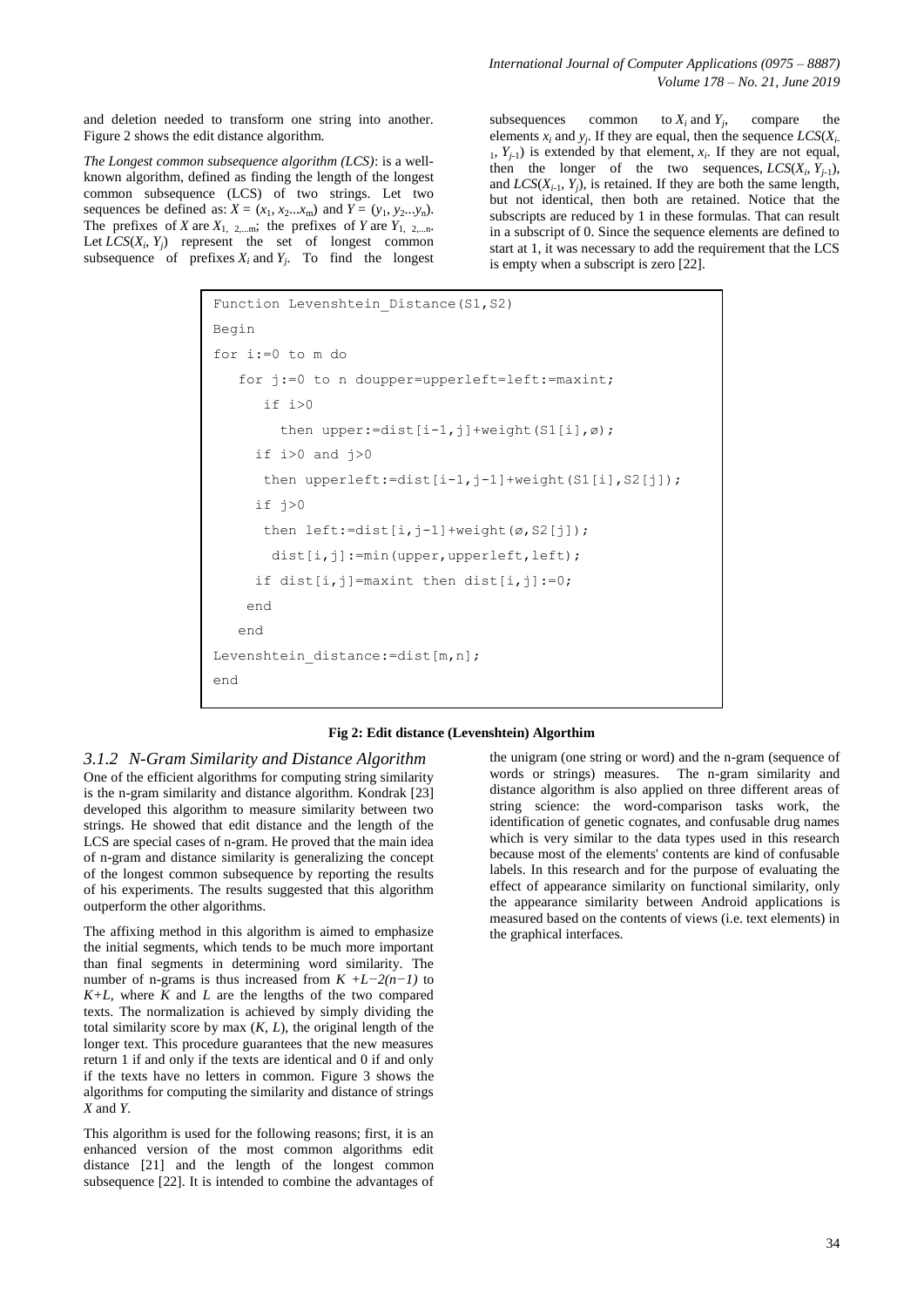| Algorithm N-SIM $(X, Y)$                                                                                                                                                                                                                                                                                                                                                                                                                                               | Algorithm N-DIST $(X, Y)$                                                                                                                                                                                                                                                                                                         |
|------------------------------------------------------------------------------------------------------------------------------------------------------------------------------------------------------------------------------------------------------------------------------------------------------------------------------------------------------------------------------------------------------------------------------------------------------------------------|-----------------------------------------------------------------------------------------------------------------------------------------------------------------------------------------------------------------------------------------------------------------------------------------------------------------------------------|
| $K \leftarrow length(X)$<br>$L \leftarrow$ length(Y)<br>for $u \leftarrow 1$ to $N - 1$ do<br>$X \leftarrow x' 1 + X$<br>$Y \leftarrow y' 1 + Y$<br>for $i \leftarrow 0$ to K do<br>$Si[.0] \leftarrow 0$<br>for $i \leftarrow 1$ to L do<br>$S[0,j] \leftarrow 0$<br>for $i \leftarrow 1$ to K do<br>for $i \leftarrow 1$ to L do<br>$S[i,j] \leftarrow max($<br>$S[i - 1, j]$ ,<br>$S[i,j-1]$ ,<br>$S[i-1,j-1]+s_N(\Gamma^N_{i-1,i-1}))$<br>return $S[K,L]/max(K,L)$ | $K \leftarrow length(X)$<br>$L \leftarrow$ length(Y)<br>for $u \leftarrow 1$ to $N - 1$ do<br>$X \leftarrow x' 1+X$<br>$Y \leftarrow y' 1 + Y$<br>for $i \leftarrow 0$ to K do<br>$D[i, 0] \leftarrow i$<br>for $i \leftarrow 1$ to L do<br>$D[0,i] \leftarrow i$<br>for $i \leftarrow 1$ to K do<br>for $i \leftarrow 1$ to L do |
|                                                                                                                                                                                                                                                                                                                                                                                                                                                                        |                                                                                                                                                                                                                                                                                                                                   |

Fig 3: The algorithms for computing N-SIM and N-DIST **of strings X and Y [23]** D[i + 1,j] + 1,j} + 1,j} + 1,j} + 1,j} + 1,j} + 1,j} + 1,j} + 1,j} + 1,j} + 1,j} + 1,j} + 1,j} + 1,j} + 1,j} + 1,j} + 1,j} + 1,j} + 1,j} + 1,j} + 1,j} + 1,j} + 1,j} + 1,j} + 1,j} + 1,j} + 1,j} + 1,j} + 1,j} + 1,j} + 1,j}

#### *3.1.3 CLANdroid Search Engine*

of the CLANdroid (Closely Related Android Applications) is a search engine proposed by [8] for detecting similar Android applications. The search engine works by extracting different types of features such as: (1) API calls (Application Programming Interface) which is the set of classes included with the Java Development Environment. These classes are written using the Java language and run on it. The Java API includes everything from collection classes to GUI classes, (2) Intents which are used within applications, (3) User permissions declared in the application's manifest files, and (4) Sensors declared in the source code.

There is an online version of CLANdroid search engine that can be found at http://www.semeru.info/clandroid. It only returns the top 20 ranked similar applications of application's query.

CLANdroid search engine is used by writing the id (which is the unique name of your application) in a query space, then choosing the search attributes such as same category or all categories in addition to some other properties.

#### **3.2 Phase 2: Analyze an Android app**

In this phase, the main features which play an important role in building graphical user interfaces in Android applications are analyzed. As was mentioned in the previous section, the GUI related files are available in the resource files.

In order to analyze an Android's layout (GUI), the xml layout files rather than the source code file is considered. This is because developers use xml layout files to design interfaces through inserting the views (GUI elements) and setting up their properties, where the source code file is used to implement the functionality and the behavior of the application.

However, xml files in the resource directory are compiled into binary format when packaging to apk file. To extract information from this part, Java library apk tool is used to restore the original xml resource files.

In order to measure the GUI similarity between two apps, the focus is on the text contents of the GUI elements. Reviewing literature, it was noted that researchers used only the main

views (GUI elements) in their algorithms to measure appearance similarity [24]. The main views used by researchers are text\_view, edit\_text, image\_view, image\_button, single\_button, radio\_button and check\_box. The text contents of these views were used in this research to measure similarity.

# **3.3 Phase 3: Choose the Android Apps Dataset**

The apps dataset consists of 50 pairs of APK (Android Package Kit) files of android applications from different markets. The apps are gathered through official Android Markets such as google play and some alternative sources such as CLANdroid search engine. The data (apps) was collected in pairs to apply the proposed method to perform the comparisons. The android apps were chosen from different categories and at the same time they were checked to be available in CLANdroid dataset for comparison purposes.

#### **3.4 Phase 4: Extract Features**

The process of extracting features from android apps dataset is explained here and illustrated using an example:

This step starts by fetching android applications from an official market. Figure 4 shows an example of a pair of android applications: dropbox.apk and Microsoft one drive .apk. These two applications' files were inputted into a program which was developed for preprocessing purposes. Then the files were decompiled to their source codes in order to extract the xml layout from the recourses file. Here, an apk tool in java library is used.



#### **Fig 4: An Example of two Android Applications from the Dataset**

The extracted xml layout file contains all the application's views, i.e. all GUI elements. However, in this research only the main view used by researchers are considered, which are text view, edit text, image view, image button, text\_view, edit\_text, image\_view, image\_button, single\_button, radio\_button and check\_box. Accordingly, these views will be extracted together with their textual contents, such as their captions, as can be seen in the given example in Figure 5.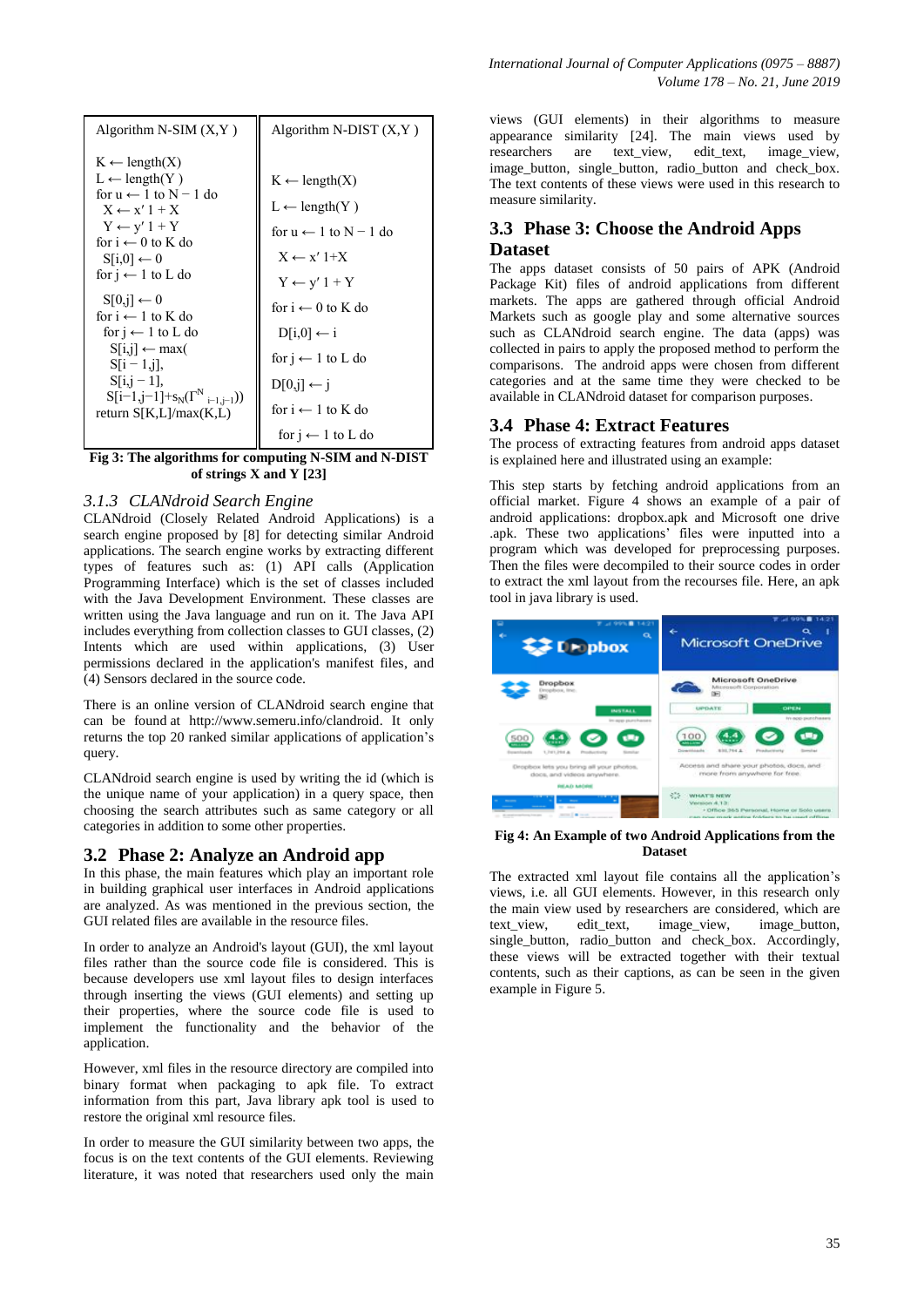*International Journal of Computer Applications (0975 – 8887) Volume 178 – No. 21, June 2019*



**Fig 5: Example on views' textual contents**

# **3.5 Phase 5: Design and Develop an Appearance Similarity Algorithm Based on Available Techniques**

An appearance similarity algorithm is developed based on the n-gram string similarity and distance algorithm. The input to this algorithm is the pair of applications which degree of appearance similarity needs to be measured. The output is a value based on the similarity calculation. This value is in the range [0,1], 0 means there is no similarity between the two apps and the value 1 indicates that they are identical; otherwise, the apps are similar in a certain degree. The algorithm was implemented and applied to the collected dataset obtained in step 3 which consists of 50 android apps. For each pair, the views text\_view, edit\_text, image\_view, image\_button, single\_button, radio\_button and check\_box are extracted from the xml layout file. The first application in each pair of the dataset is represented as a small letter *a* and the application's file is denoted as the capital letter A. So, in this way, the first application can be represented as (a1.1, a1.2, ..., a1.n) and the second app as  $(a2.1, a2.2... a2.n)$ . The following steps summarizes the appearance similarity algorithm:

Step 1: Get all the resulting textual contents from the Extraction Phase of the two apps and generate lists of the views' textual contents for the corresponding app.

Step 2: Apply n-Gram Similarity and Distance Algorithm for all element, then save the results for each element and tag the highest similarity value. Figure 6 shows part of the code implementation concerned with text views similarity.

Step 3: Compute the similarity between the two applications as a whole. All elements' similarities are compared to obtain a highest similarity score of each element for every application. The final GUI similarity score between the two apps is calculated. Figure 7 shows part of the code implementation concerned with measuring string similarities for all elements in the two apps.

#### **4. EXPERIMENTS AND RESULTS**

This section presents the experiments conducted in this research. The first experiment is to measure appearance similarity using the developed method and the second is to measure functional similarity using CLANdroid. The results of both were compared.



#### **Fig 6: Text views similarity code snippet**

*var text\_similarity\_summation=0; for variable index = 0 , index <text\_Similarity.size(), index++ { text\_similarity\_summation+=text\_Similarity[index]; } var image\_similarity\_summation=0; for variable index = 0 , index <image\_Similarity.size(), index++ { image\_similarity\_summation+=image\_Similarity[index] ; } var radio\_similarity\_summation=0; for variable index = 0 , index <radio\_Similarity.size(), index++ { radio\_similarity\_summation+=radio\_Similarity[index] ; } variable Total\_Similarity\_value= (text\_similarity\_summation)+ (image\_similarity\_summation)+ (radio\_similarity\_summation) max\_similarity\_value=-1;*

**Fig 7: String similarities for all elements code snippet**

## **4.1 Experiment 1: Measuring Appearance Similarity**

In the first experiment, the proposed algorithm is applied using a sample of 50 Android applications to get their appearance similarities and 25 pairs of applications were selected. Table 1 shows the results of a sample of 10 pair of Android applications. The first two columns show the apps' names and the third column represent their appearance similarity measured using the proposed method. The results range between 0, which means no similarity, and 1 which means an exact similarity. Other values between 0 and 1 represent the degree of similarity of each pairs of apps. For example, measuring the appearance similarity between the Calendar Widget application and the Dropbox application results in 0.28, while between OneDrive app and Dropbox results in 0.41. Measuring the appearance similarity between the application and itself resulted in 1.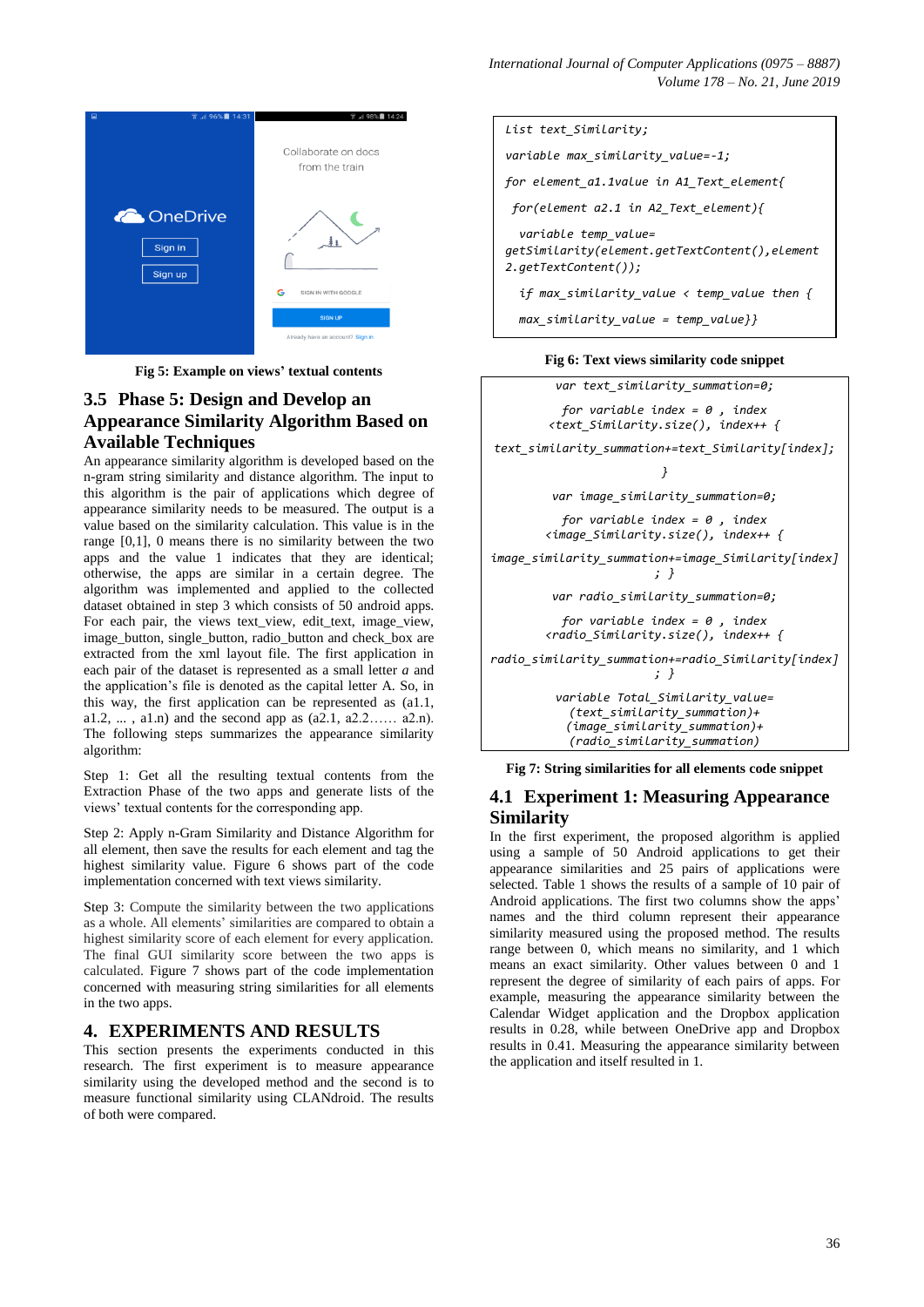| App1            | App2                           | Appearance<br>similarity |  |
|-----------------|--------------------------------|--------------------------|--|
| Calendar Widget | Dropbox                        | 0.27526176               |  |
| Calendar Widget | Microsoft One drive            | 0.27526176               |  |
| One Drive       | Dropbox                        | 0.40730816               |  |
| <b>Base CRM</b> | Dropbox                        | 0.3880397                |  |
| <b>Base CRM</b> | Calendar Widget                | 0.27209589               |  |
| <b>Base CRM</b> | <b>ONE DRIVE</b>               | 0.4432375                |  |
| Messenger       | Google Voice                   | 0.3165981                |  |
| Messenger       | AT&T Messages For<br>Tablet    | 0.124587                 |  |
| Messenger       | Yahoo Messenger -<br>Free Chat | 0.39381893               |  |
| Dropbox         | Kobo Books -<br>Reading App    | 0.30613895               |  |

#### **Table 1: Appearance similarity for a sample of Apps' pairs**

# **Similarity**

In the second experiment, an online version of CLANdroid for detecting functional similarity between Android apps using different semantic anchors (i.e., identifiers, API calls, intents, sensors, and user permissions) is used. CLANdroid is available at [http://www.semeru.info/clandroid.](http://www.semeru.info/clandroid)

The general process in this experiment is as follows. (i) The APK files are chosen directly from Google Play and their id names are fetched, then (ii) the id name of files are written as a query in the search engine of the online version, finally (iii) CLANdroid decompiles the APK file into JAR files and source codes, and extracts semantic anchors from different artifacts: identifiers and intents from source code, APIs and sensors from JAR files, and permissions from the AndroidManifest.xml files. After fetching these data, the search engine retrieves the relevant applications with ranks in descending order using a similarity matrix [8]. Table 2 shows the results of comparing the functional similarities for the same application pairs used in the previous experiment.

#### **4.2 Experiment 2: Measuring Functional Table 2: Clandroid results for measuring functional similarities**

|                                      | CLANdroid | CLANdroid     | CLANdroid  | CLANdroid |            |          |
|--------------------------------------|-----------|---------------|------------|-----------|------------|----------|
| Names of applications                |           |               |            |           | Permission | Sensor   |
|                                      | (API)     | (Identifiers) | (Combined) | (Intent)  |            |          |
|                                      |           |               |            |           |            |          |
| Calendar Widget, dropbox             | 0.97      | 0.99          | 0.98       | $\Omega$  | $\Omega$   | $\Omega$ |
|                                      |           |               |            |           |            |          |
| Calendar Widget, Microsoft OneDrive  | 0.97      | 0.99          | 0.98       | $\Omega$  | $\Omega$   | $\Omega$ |
|                                      |           |               |            |           |            |          |
| One drive, dropbox                   | 0.96      | 0.94          | 0.95       | $\Omega$  | 0.53       | $\Omega$ |
|                                      |           |               |            |           |            |          |
| Base CRM, dropbox                    | 0.99      | 0.99          | 0.99       | $\Omega$  | 0.72       | $\Omega$ |
|                                      |           |               |            |           |            |          |
| Base CRM, Calender widget            | 0.98      | 0.99          | 0.99       | $\Omega$  | $\Omega$   | $\Omega$ |
|                                      |           |               |            |           |            |          |
| Base CRM, one drive                  | 0.98      | 0.96          | 0.97       | $\Omega$  | $\Omega$   | $\Omega$ |
|                                      |           |               |            |           |            |          |
| Messenger, Google Voice              | 0.45      | 0.40          | 0.42       | $\Omega$  | $\Omega$   | $\Omega$ |
|                                      |           |               |            |           |            |          |
| Messenger, AT&T messenger for tablet | 0.08      | 0.29          | 0.18       | 0.28      | $\Omega$   |          |
|                                      |           |               |            |           |            |          |
| Messenger, Yahoo messenger-free chat | 0.01      | 0.24          | 0.12       | 0.14      | 0.18       | 1        |
|                                      |           |               |            |           |            |          |
| Drop, kobo books-reading App         | 0.98      | $\mathbf{0}$  | $\theta$   | $\Omega$  | 0.71       | $\theta$ |
|                                      |           |               |            |           |            |          |

# **4.3 Comparing Appearance Similarity with Functional Similarity**

The correlation between the appearance similarity and functional similarity measures were calculated for the 25 pairs of Android apps. The results are shown in Table 3.

As can be seen in Table 3, there is a relationship between appearance and functional similarities. A strong relationship exists between appearance similarity and most of the functional similarity anchors. The correlation was weak when compared to the app's identifiers. This is because the appearance similarity measure was based on string similarities of texts extracted from the apps GUI elements.

As intents are mainly used to communicate between Android components such as activities, the textual elements extracted from labels in the communicating activities such as the screens' titles and headers will be similar to intents. Hence, there is strong correlation between the two similarity measures. The same applied to permissions and sensors. However, the use of APIs to perform different functionalities which could be in the background is rarely relevant to texts that appear on the apps screens. The confusing result was the correlation between appearance similarity and identifiers factor of the functional similarity. As programmers usually

use identifiers for the views that are relevant to their functionality and hence the captions displayed on the components. This suggests further investigation for this part.

**Table 3: correlation between appearance similarity and the different anchors of CLANdroid functional similarity**

| Anchor used for<br>comparison | <b>CORREL values</b> |
|-------------------------------|----------------------|
| <b>API</b>                    | 0.500741077          |
| <b>Identifiers</b>            | 0.326907624          |
| Combined (API and Id)         | 0.484172313          |
| Intent                        | 0.942058173          |
| Permission                    | 0.952360282          |
| Sensor                        | 0.966404385          |